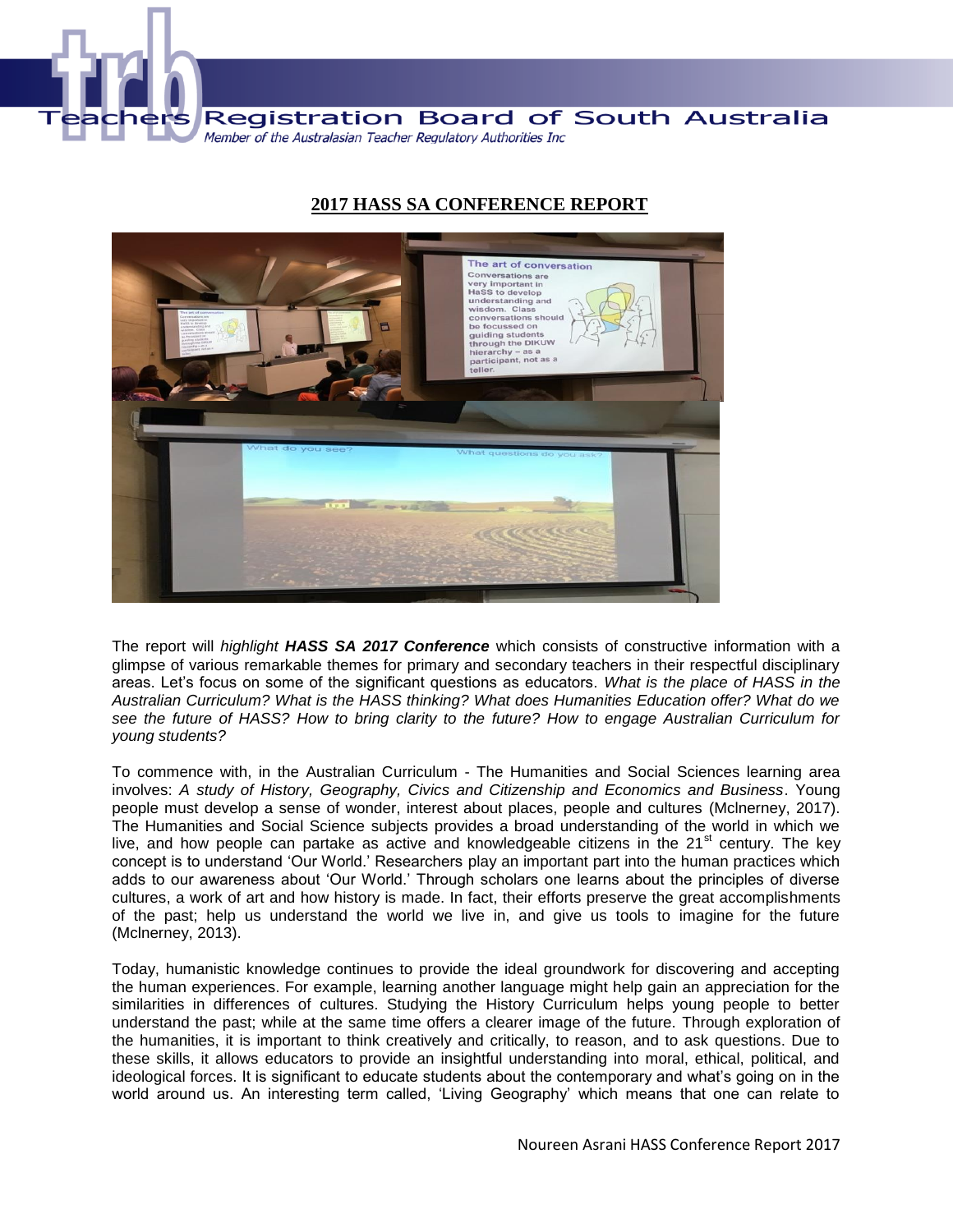everyday lives such as, sports, music and career. It is important to utilize technology in the global  $21<sup>st</sup>$ century society such as, GIS, GPS as they prepare for life and work *(*Mclnerney, 2017). Educators can implement special technologies to be used in their classrooms. Undeniably, 'Field work' encourages young people to investigate the world and to extend learning outside the classroom such as, field trips, service learning and community engagement, technology outside the classroom and assessment of field experiences. Young people ought to develop skills and knowledge through understanding and sharing ideas with interactive debates, discussions and for problem solving scenarios. The main skills that young people must acquire involve are questioning, researching [using reliable sources], analyzing, evaluating and communicating to be a successful critical thinker.

There are three *workshops* that this report will address are:

- *1. History teaching for early career teachers (Years 7-10)*
- *2. Voting in the classroom (Years 8-10)*
- *3. Stolen Generations (Years 7-10)*

A few *effective tips* will be discussed and they are as follows: Partnerships, be active within the *History teaching* community, take the time to be professionals, explore the historical content, choose the curriculum wisely, develop a resume and do not hesitate to ask for help. It is important to establish a teaching network through peers, leadership staff members or mentors. Teachers should set goals, specifically related to History Curriculum which is achievable. It is a good idea to organize and experiment variety of different assessment tasks such as, essay writing, research paper, create online resources, maps, posters to make it meaningful and educational for young people.

*Voting in the classroom* is a great opportunity to collaborate with other classes and to give students experience with the election process through an understanding of the political and election vocabulary. Some of the materials may include but not limited to: Enrolment forms, ballot box, ballot papers, pencils, voter registration cards and voting screen etc. This activity allows young people to enhance their knowledge and create awareness of knowing which candidates participate for a specific party through voting and making their own decisions.

The *stories* of the 'Stolen Generations' are real, emotional and meaningful. Educators can maintain and update effective resources to be used in the classroom. For example, "Bringing Them Home (Report)", "The Stolen Generation (Stories)", "The Burnt Stick" by Anthony Hill, "Tell Me Why" *(Song)* by Declan Galbraith and "Down the hole". It provides the chance for young people to comprehensively tackle for the first time 50,000 years of Australia's history and to learn the First Australians truly remarkable stories.

Creating a *data sharing culture* among teachers is a way to organize and communicate student data, such as by setting up an online student information system and parent portal. The aspects of learning from the conference will be shared with colleagues and/or learners, parents, families or the school community through means of communication. Also, teachers can pass on data with families is through quarterly report cards and during brief parent-teacher conferences are valuable means of updating parents on their child's progress. In addition, aided by technology tools that have opened up new ways to stay connected via emails and/or after school visits. Through supporting and providing assistance for families makes a big difference for individuals such as, the ability to access, understand, and act on information about their child's growth.

Educators can help school by supporting staff associates, parent liaisons, and guidance counselors and understand how they can help with data sharing. These methods can include phone calls, emails, text messages, and online data systems. Effective family engagement strategies include providing families with accessible, understandable, and actionable data on their child's development. When teachers share student data with families; including traditional measurements of student progress such as, test scores and course grades, as well as less traditional information such as a student's preparedness and problem solving ability. Families are able to gain a comprehensive understanding of their child's strengths, interests, and challenges, and identify action steps to help advance the child's learning. Thus, ongoing professional development keep educators up-to-date on recent research on how students learn, emerge technology tools for the classroom, explore the new Australian Curriculum resources, and more. It is